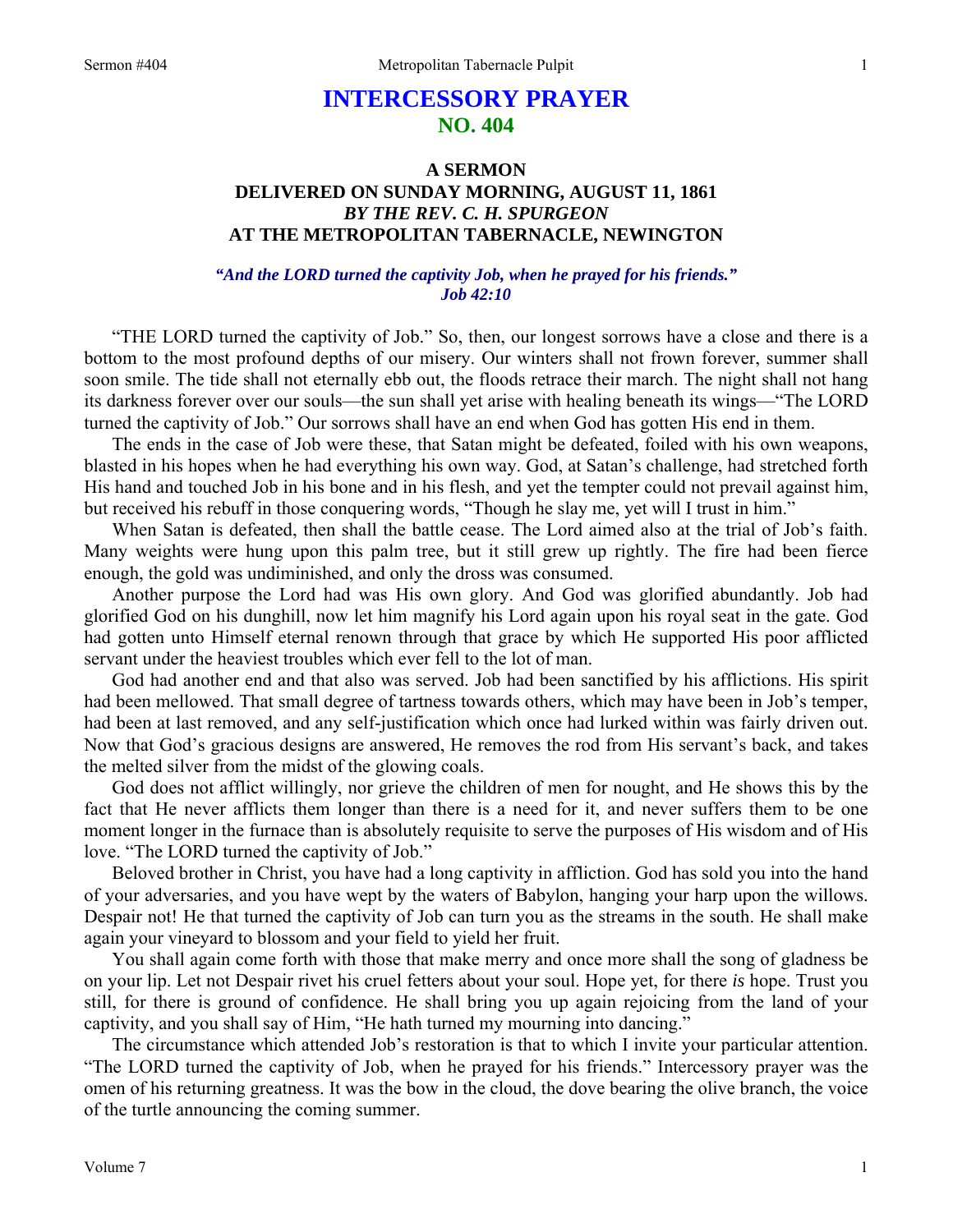When his soul began to expand itself in holy and loving prayer for his erring brethren, then the heart of God showed itself to him by returning to him his prosperity without and cheering his soul within. Brethren, it is not fetching a laborious compass, when from such a text as this I address you upon the subject of prayer for others. Let us learn today to imitate the example of Job, and pray for our friends, and preadventure if we have been in trouble, our captivity shall be turned.

Four things I would speak of this morning and yet but one thing. I would speak upon intercessory prayer thus—first, *by way of commending the exercise*. Secondly, *by way of encouraging you to enlist in it.* Thirdly, *by way of suggestion, as to the persons for whom you should especially pray.* And fourthly, *by way of exhortation to all believers to undertake and persevere in the exercise of intercession for others*.

**I.** First, then, BY WAY OF COMMENDING THE EXERCISE, let me remind you that intercessory prayer has been *practiced by all the best of God's saint*s.

We may not find instances of it appended to every saint's name, but beyond a doubt, there has never been a man eminent for piety personally, who has not always been pre-eminent in his anxious desires for the good of others and in his prayers for that end.

Take Abraham the father of the faithful. How earnestly did he plead for his son Ishmael! "O that Ishmael might live before thee!" With what importunity did he approach the Lord on the plains of Mamre, when he wrestled with Him again and again for Sodom. How frequently did he reduce the number, as though, to use the expression of the old Puritan, "He were bidding and beating down the price at the market."

"Peradventure there be fifty; peradventure there lack five of the fifty; peradventure there be twenty found there, peradventure there be ten righteous found there; wilt thou not spare the city for the sake of ten?" Well did he wrestle, and if we may sometimes be tempted to wish he had not paused when he did, yet we must commend him for continuing so long to plead for that doomed and depraved city.

Remember Moses, the most royal of men, whether crowned or uncrowned. How often did he intercede! How frequently do you meet with such a record as this—"Moses and Aaron fell on their faces before God!"

Remember that cry of his on the top of the mount, when it was to his own personal disadvantage to intercede, and yet when God had said, "Let me alone, I will make of thee a great nation," yet how he continued, how he thrust himself in the way of the axe of justice and cried, "Spare them, LORD, and if not," (and here he reached the very climax of agonizing earnestness) "blot my name out of the book of life." Never was there a mightier prophet than Moses and never one more intensely earnest in intercessory prayer.

Or pass on, if you will, to the days of Samuel. Remember his words, "God forbid that I should sin against the LORD, in ceasing to pray for you." Or bethink you of Solomon, and of his earnest intercession at the opening of the temple, when, with outstretched hands he prayed for the assembled people. Or if you want another royal example, turn to Hezekiah with Sennacherib's letter spread out before the Lord, when he prayed not only for himself, but for God's people of Israel in those times of straits.

Think you too, of Elijah, who for Israel's sake would bring down the rain that the land perish not. As for himself, miracles gave him his bread and his water, it was for others that he prayed, and said to his servant, "Go again seven times."

Forget not Jeremiah, whose tears were prayers—prayers coming too intensely from his heart to find expression in any utterance of the lip. He wept himself away, his life was one long shower, each drop a prayer, and the whole deluge a flood of intercession.

And if you would have an example taken from the times of Christ, and His apostles, remember how Peter prays on the top of the house and Stephen amidst the falling stones. Or think you, if you will, of Paul, of whom even more than of others it could be said, that he never ceased to remember the saints in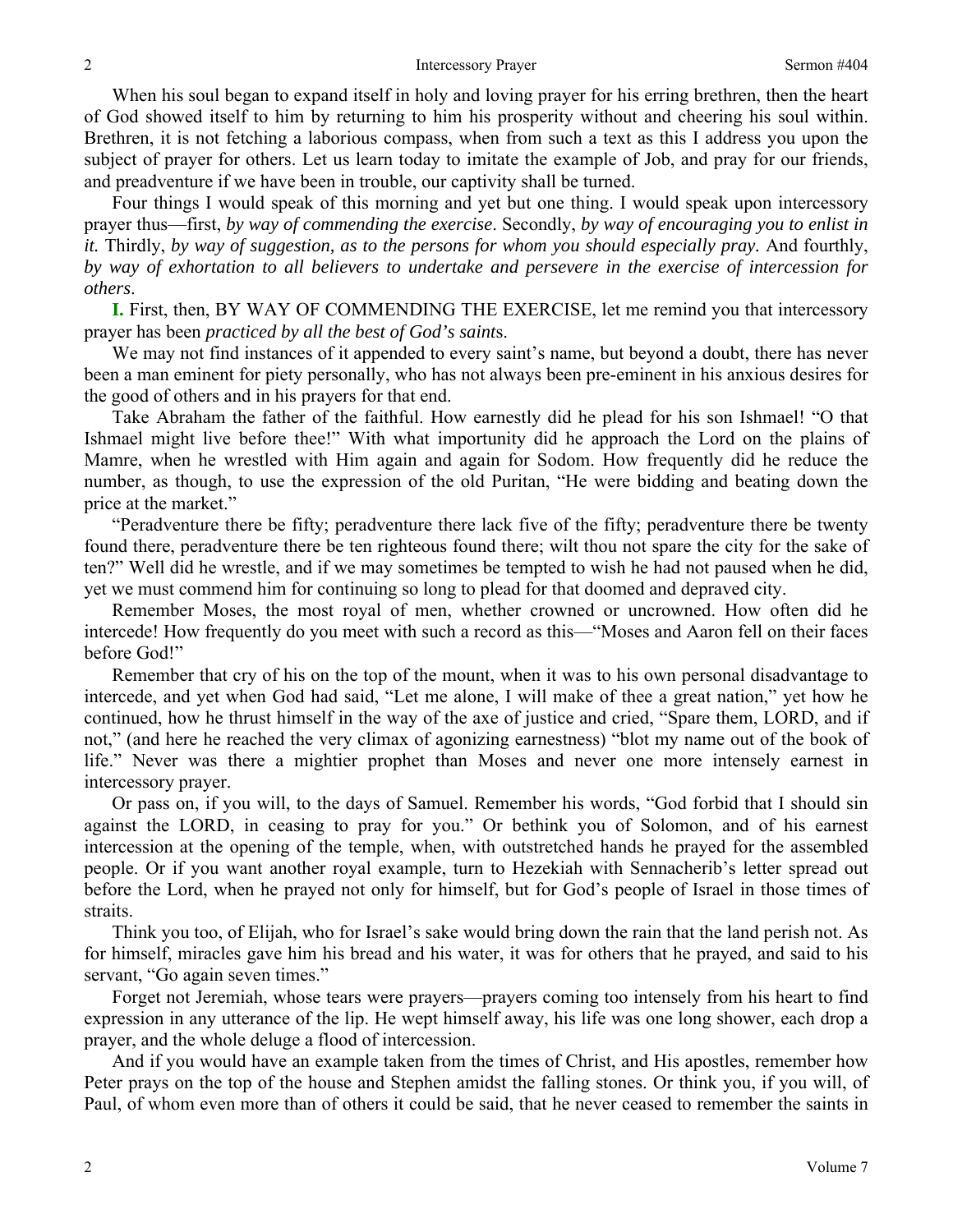his prayers, "making mention of you daily in my prayers," stopping in the very midst of the epistle and saying, "For which cause I bow my knee unto the God and Father of our Lord Jesus Christ."

As for the cloud of holy witnesses in our own time, I will hazard the assertion that there is not a single child of God who does not plead with God for his children, for his family, for the church at large, and for the poor ungodly perishing world. I deny his saintship if he does not pray for others.

But further, while we might commend this duty by quoting innumerable examples from the lives of eminent saints, it is enough for the disciple of Christ if we say that *Christ in His holy Gospel has made it your duty and your privilege* to intercede for others. When He taught us to pray, He said, "*Our* Father," and the expressions which follow are not in the singular but in the plural—"Give *us* this day *our* daily bread." "Forgive *us our* debts," "Lead *us* not into temptation."

Evidently intending to set forth that none of us are to pray for ourselves alone, that while we may have sometimes prayers so bitter that they must be personal like the Savior's own—"Father, if it be possible, let this cup pass from me," yet, as a rule, our prayers should be public prayers, though offered in private, and even in secret we should not forget the church of the living God.

By the mouth of Paul how frequently does the Holy Ghost exhort us to pray for ministers! "Brethren," says Paul, "pray for us," and then after exhorting them to offer prayers and supplications for all classes and conditions of men, he adds, "And for us also that we may have boldness to speak as we ought to speak."

And James, who is ever a practical apostle, bids us pray for one another. In that same verse, where he says, "Confess your sins the one to the other," he says, "and pray for one another," and adds the privilege "that ye may be healed," as if the healing would not only come to the sick person for whom we pray, but to us who offer the prayer—we, too, receiving some special blessing when our hearts are enlarged for the people of the living God.

But brethren, I shall not stay to quote the texts in which the duty of praying for others is definitely laid down. Permit me to remind you of *the high example of your Master.* He is your pattern, follow you His leadership. Was there even one who interceded as He did? Remember that golden prayer of His, where he cried for His own people, "Father, keep them, keep them from the evil!" Oh, what a prayer was that!

He seems to have thought of all their wants, of all their needs, of all their weaknesses, and in one long stream of intercession, He pours out His heart before His Father's throne. Bethink you how, even in the agonies of His crucifixion, He did not forget that He was still an intercessor for man. "Father, forgive them, for they know not what they do."

Oh, remember, brethren, it is your Savior's example to you today, for there before the throne, with outstretched hands, He prays not for Himself, for He has attained His glory—not for Himself, for He rests from His labors, and has received His everlasting recompense—but for you, for the purchase of His blood, for as many as are called by His grace, yea, and for those who shall believe on Him through our word—

> *"For all that come to God by Him, Salvation He demands; Points to the wounds upon His heart, And spreads His bleeding hands."*

Come, brethren, with such an example as this, we are verily guilty if we forget to plead for others.

But I will go a little further. If in the Bible there were no example of intercessory supplication, if Christ had not left it upon record that it was His will that we should pray for others, and even if we did not know that it was Christ's practice to intercede, yet *the very spirit of our holy religion* would constrain us to plead for others.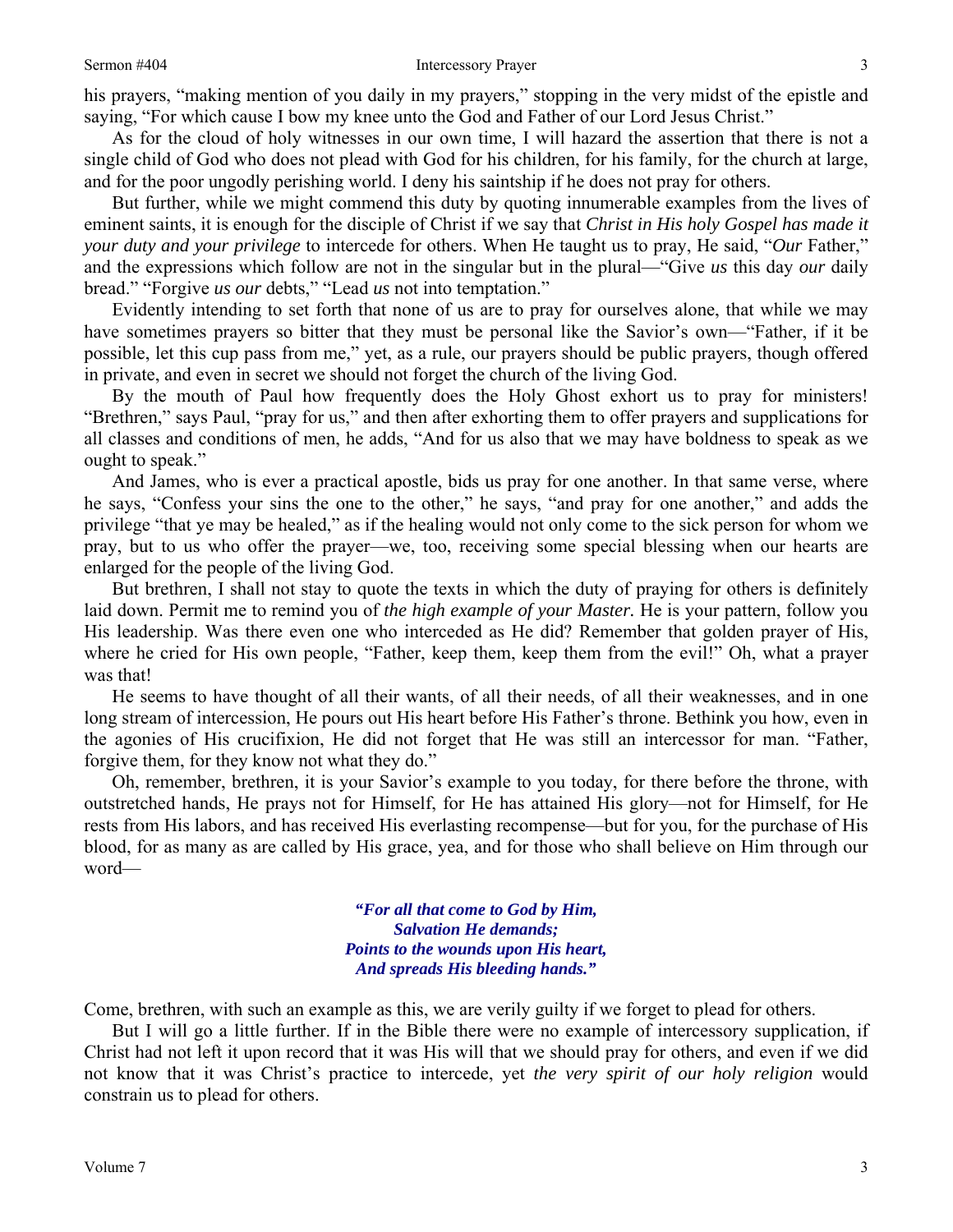Do you go up into your closet, and in the face and presence of God, think of none but yourself? Surely the love of Christ cannot be in you, for the Spirit of Christ is not selfish. No man lives unto himself when once he has the love of Christ in him.

I know there are some whose piety is comfortably tethered within the limits of their own selfish interests. It is enough for them if *they* hear the Word, if *they* be saved, if *they* get to heaven. Ah, miserable spirit, you shall not get there! It would need another heaven for you, for the heaven of Christ is the heaven of the unselfish, the temple of the large-hearted, the bliss of loving spirits, the heaven of those who, like Christ, are calling to become poor that others may be rich.

I cannot believe—it were a libel upon the cross of Christ, it were a scandal upon the doctrine which He taught—if I could ever believe that the man whose prayers are selfish has anything of the spirit of Christ within him.

Brethren, I commend intercessory prayer, because it opens man's soul, gives a healthy play to his sympathies, constrains him to feel that he is not everybody, and that this wide world and this great universe were not after all made that he might be its petty lord, that everything might bend to his will, and all creatures crouch at his feet.

It does him good, I say, to make him know that the cross was not uplifted alone for him, for its farreaching arms were meant to drop with benedictions upon millions of the human race. You lean and hungry worshipper of self, this is an exercise which would make another man of you, a man more like the Son of Man, and less like Nabal the churl.

But again, I commend the blessed privilege of intercession, because of its sweet brotherly nature. You and I may be naturally hard, and harsh, and unlovely of spirit, but much praying for others will remind us we have, indeed, a relationship to the saints, that their interests are ours, that we are jointly concerned with them in all the privileges of grace.

I do not know anything which, through the grace of God, may be a better means of uniting us the one to the other than constant prayer for each other. You cannot harbor enmity in your soul against your brother after you have learned to pray for him. If he has done you ill, when you have taken that ill to the mercy seat, and prayed over it, you must forgive. Surely you could not be such a hypocrite as to invoke blessings on his head before God and then come forth to curse him in your own soul.

When there have been complaints brought by brother against brother, it is generally the best way to say, "Let us pray before we enter into the matter." Wherever there is a case to be decided by the pastor, he ought always to say to the brethren who contend, "Let us pray first," and it will often happen that through prayer the differences will soon be forgotten. They will become so slight, so trivial, that when the brethren rise from their knees they will say, "They are gone, we cannot contend now after having been one in heart before the throne of God."

I have heard of a man who had made complaints against his minister, and his minister wisely said to him, "Well don't talk to me in the street, come to my house, and let us hear it all." He went, and the minister said, "My brother, I hope that what you have to say to me may be greatly blessed to me. No doubt I have my imperfections as well as any other man, and I hope I shall never be above being told of them, but in order that what you have to say to me may be blessed to me, let us kneel down and pray together."

So our quarrelsome friend prayed first and the minister prayed next, both briefly. When they rose from their knees, he said, "Now, my brother, I think we are both in a good state of mind. Tell me what it is that you have to find fault with." The man blushed, and stammered, and stuttered, and said, he did not think there was anything at all, except in himself. "I have forgotten to pray for you, sir," said he, "and of course I cannot expect that God will feed my soul through you when I neglect to mention you at the throne of grace."

Ah, well, brethren, if you will exercise yourselves much in supplication for your brethren, you will forgive their tempers, you will overlook their rashness, you will not think of their harsh words, but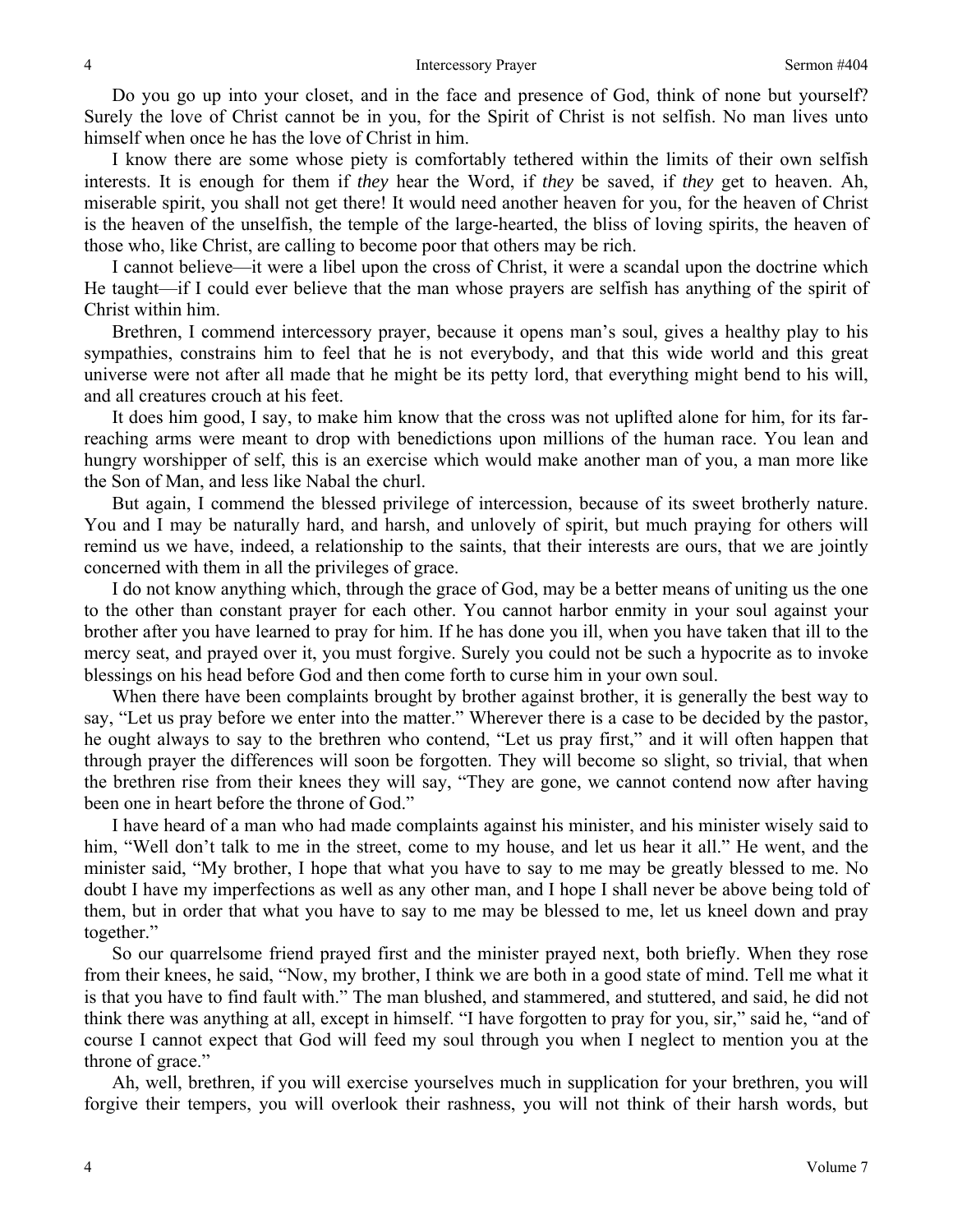### Sermon #404 Intercessory Prayer

knowing that you also may be tempted, and are men of like passions with them, you will cover their faults and bear with their infirmities.

Shall I need to say more in commendation of intercessory prayer except it be this, that it seems to me that when God gives any man much grace, it must be with the design that he may use it for the rest of the family. I would compare you who have near communion with God to courtiers in the king's palace. What do courtiers do? Do they not avail themselves of their influence at court to take the petitions of their friends, and present them where they can be heard? This is what we call patronage—a thing with which many find fault when it is used for political ends, but there is a kind of heavenly patronage which you ought to use right diligently.

I ask you to use it on my behalf. When it is well with you, then think of me. I pray you use it on the behalf of the poor, the sick, the afflicted, the tempted, the tried, the desponding, the despairing—when you have the King's ear, speak to Him for us.

When you are permitted to come very near to His throne, and He says to you, "Ask, and I will give thee what thou wilt," when your faith is strong, your eye clear, your access near, your interest sure, and the love of God sweetly shed abroad in your heart—then take the petitions of your poor brethren who stand outside at the gate and say, "My Lord, I have a poor brother, a poor child of Yours, who has desired me to ask of You this favor. Grant it unto me, it shall be a favor shown unto myself. Grant it unto him, for he is one of Yours. Do it for Jesu's sake!"

Nay, to come to an end in this matter of commendation, it is utterly impossible that you should have a large measure of grace, unless it prompts you to use your influence for others.

Soul, if you have grace at all, and are not a mighty intercessor, that grace, must be but as a grain of mustard seed—a shriveled, uncomely, puny thing. You have just enough grace to float your soul clear from the quicksand, but you have no deep floods of grace, or else you would carry in your joyous bark a rich cargo of the wants of others up to the throne of God, and you would bring back for them rich blessings which but for you they might not have obtained.

If you be like an angel with your foot upon the golden ladder which reaches to heaven, if you are ascending and descending, know that you will ascend with others' prayers, and descend with others' blessings, for it is impossible for a full-grown saint to live or to pray for himself alone. Thus much on commendation.

**II.** We turn to our second point, and endeavor to say something BY WAY OF ENCOURAGEMENT, that you may cheerfully offer intercessory supplications.

First, remember that intercessory prayer is the sweetest prayer God ever hears. Do not question it, for the prayer of Christ is of this character. In all the incense which now our Great High Priest puts into the censor, there is not a single grain that is for Himself. His work is done, His reward obtained. Now you do not doubt but that Christ's prayer is the most acceptable of all supplications.

Very well, my brethren, the more like your prayer is to Christ's, the more sweet it will be, and while petitions for yourself will be accepted, yet your pleadings for others, having in them more of the fruits of the Spirit, more love, perhaps more faith, certainly more brotherly kindness, they will be as the sweetest oblation that you can offer to God, the very fat of your sacrifice.

Remember, again, that intercessory prayer is exceedingly prevalent. What wonders it has wrought! Intercessory prayer has stayed plagues. It removed the darkness which rested over Egypt; it drove away the frogs which leaped upon the land; it scattered the lice and locusts which plagued the inhabitants of Zoan; it removed the pestilence, and the thunder, and the lightning; it stayed all the ravages which God's avenging hand did upon Pharaoh and his people.

Intercessory prayer has healed diseases—we know it did in the early church. We have evidence of it in old Mosaic times. When Miriam was smitten with leprosy, Moses prayed, and the leprosy was removed. It has restored withered limbs. When the king's arm was withered, he said to the prophet, "Pray for me," and his arm was restored as it was before.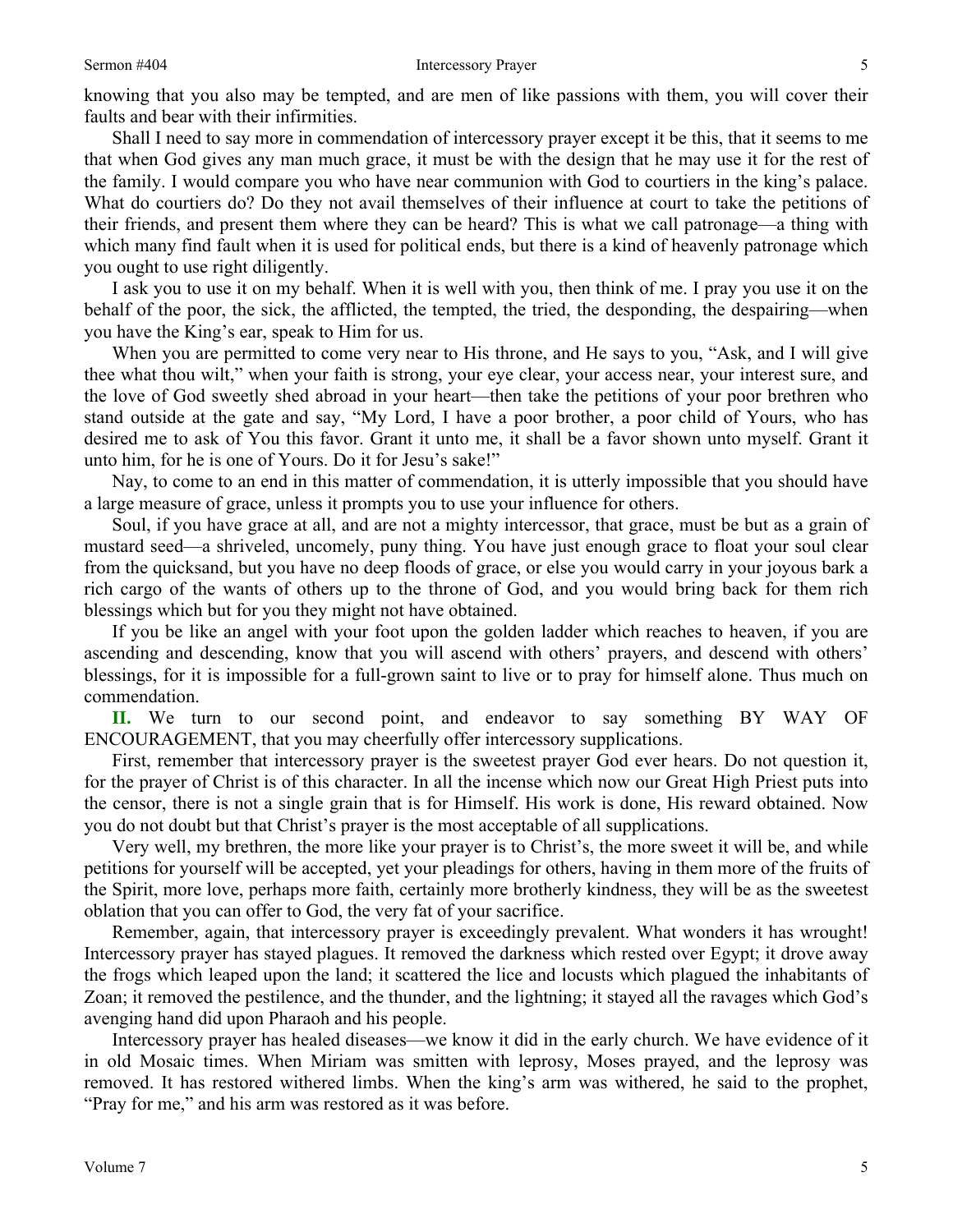Intercessory prayer has raised the dead, for Elias stretched himself upon the child seven times, and the child sneezed, and the child's soul returned. As to how many souls intercessory prayer has instrumentally saved, recording angel, you can tell! Eternity, you shall reveal! There is nothing which intercessory prayer cannot do. Oh! believer, you have a mighty engine in your hand, use it well, use it constantly, use it now with faith, and you shall surely prevail.

But perhaps you have a doubt about interceding for someone who has fallen far into sin. Brethren, did you ever hear of men who have been thought to be dead while yet alive? Have you ever heard by the farmer's fire some old-fashioned story of one who was washed and laid out, and wrapped up in his shroud to be put into his coffin, and yet he was but in a trance and not dead? And have you not heard old legends of men and women who have been buried alive?

I cannot vouch for the accuracy of those tales, but I can tell you that spiritually there has been many a man given up for dead that was still within reach of grace. There has been many a soul that has been put into the winding sheet even by Christian people, given up to damnation even by the ministers of Christ, consigned to perdition even by their own kinsfolk. But yet into perdition they did not come, but God found them, and took them out of the horrible pit and out of the miry clay, and set their living feet upon His living rock.

Oh! give up nobody—still pray, lay none out for spiritually dead until they are lain out for dead naturally. But perhaps you say, "I cannot pray for others, for I am so weak, so powerless." You will get strength, my brethren, by the exertion. But besides, the prevalence of prayer does not depend upon the strength of the man who prays, but upon the power of the argument he uses.

Now, brethren, if you sow seed you may be very feeble, but it is not your hand that puts the seed into the ground which produces the harvest—it is the vitality in the seed. And so in the prayer of faith. When you can plead a promise and drop that prayer into the ground with hope, your weakness shall not make it miscarry—it shall still prevail with God and bring down blessings from on high.

Job! you come from your dunghill to intercede, and so may I come from my couch of weakness you come from your poverty and your desertion to intercede for others, and so may we. Elias was a man of like passions—sweet word!—of like passions, like infirmities, like tendencies to sin, but he prevailed and so shall you. Only do you see to it that you be not negligent in these exercises, but that you pray much for others even as Job prayed for his friends.

Now that the air is very hot, and the atmosphere heavy and becalmed, our friends find it difficult to listen, more difficult even than the speaker finds it to preach. Now, that I may have your attention yet once again—and a change of position may do you all good—will you stand up and put the text into use by offering an intercessory prayer and then I will go on again. It shall be this one.

> *"Pity the nations, O our God, Constrain the earth to come; Send Thy victorious Word abroad, And bring the strangers home!"*

[*The congregation here rose, and sung the verse.*]

**III.** The third head is A SUGGESTION AS TO THE PERSONS FOR WHOM WE SHOULD MORE PARTICULARLY PRAY.

It shall be but a suggestion, and I will then turn to my last point. In the case of Job, he prayed for his *offending* friends. They had spoken exceedingly harshly of him. They had misconstrued all his previous life, and though there had never been a part of his character which deserved censure—for the Lord witnessed concerning him, that he was a perfect and an upright man—yet they accused him of hypocrisy and supposed that all he did was for the sake of gain.

Now, perhaps there is no greater offense which can be given to an upright and a holy man, than to his face, to suspect his motives, and to accuse him of self-seeking. And yet, shaking off everything, as

6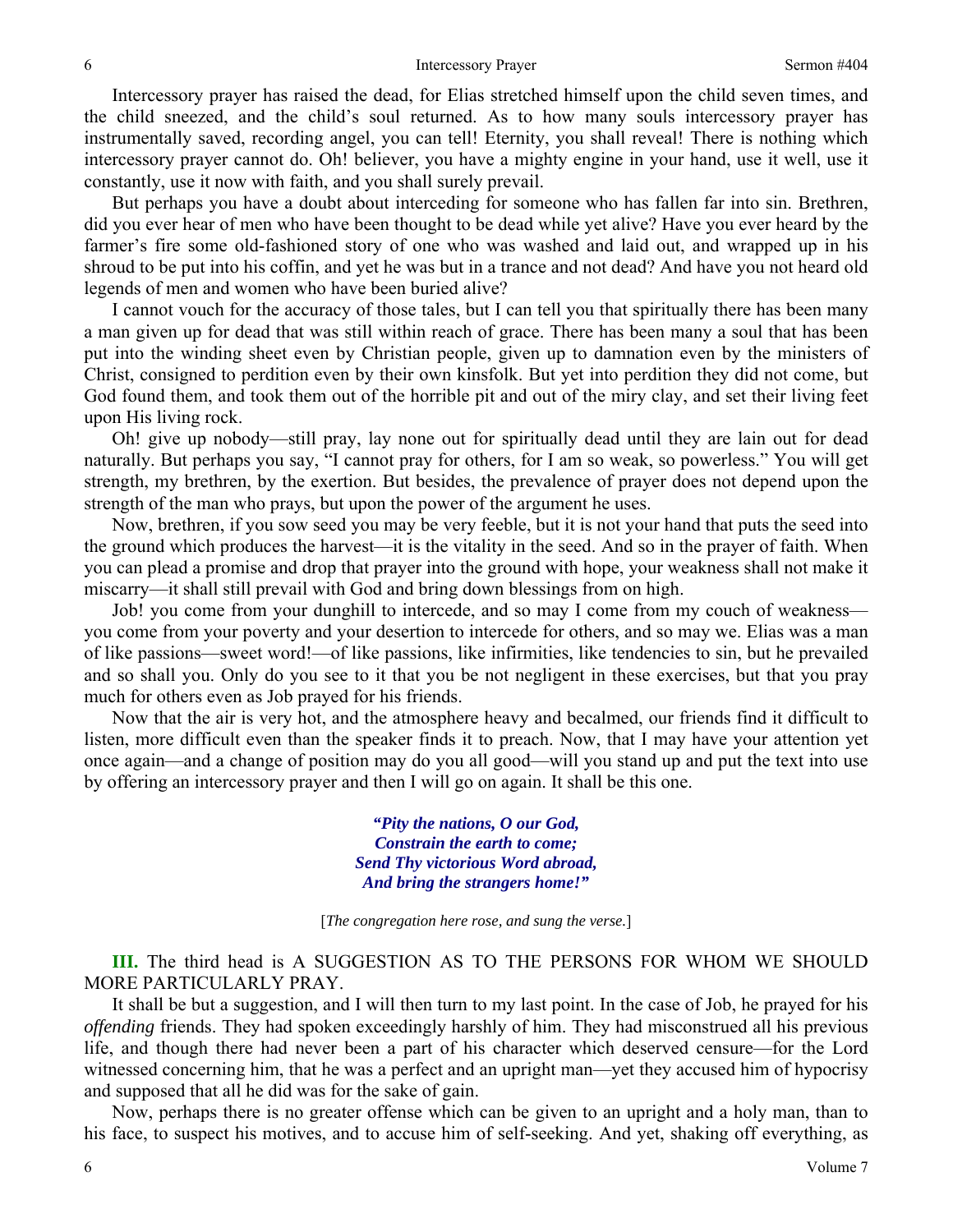the sun forgets the darkness that has hidden its glory, and scatters it by its own beams, Job comes to the mercy seat, and pleads. He is accepted himself and he begs that his friends may be accepted too. Carry your offending ones to the throne of God, it shall be a blessed method of proving the trueness of your forgiveness.

Do not do that, however, in a threatening way. I remember having to deal faithfully with a hypocrite, who told me, by way of threatening, he would pray for me. It was a horrid threat, for who would wish to have his name associated with a prayer which would be an abomination to the Lord. Do not do it in that sense, as though like a supercilious hypocrite, you would make your prayer itself a stalking horse for your vain-glory.

But do it when you are alone before God, and in secret. Not that you may gratify your revenge by telling the story out again, for that were abominable indeed, but that you may remove from your erring brother any sin which may have stained his garments, by asking the Lord to forgive him.

Again, be sure you take there your *controverting* friends. These brethren had been arguing with Job and the controversy dragged its weary length along. Brethren, it is better to pray than it is to controvert. Sometimes you think it would be a good thing to have a public discussion upon a doctrine. It would be a better thing to have prayer over it. You say, "Let two good men, on different sides, meet and fight the matter out." I say, "No! Let the two good men meet and pray the matter out." He that will not submit his doctrine to the test of the mercy seat, I should suspect is wrong.

I can say that I am not afraid to offer prayer that my brethren who do not see "Believers' baptism," may be made to see it. If they think it is wrong, I wish that they would pray to God to set us right, but I have never heard them do that. I have never heard them pray to the Lord to convince us of the truth of infant sprinkling—I wish they would, if they believe it to be Scriptural.

And I am perfectly willing to put it to the old test, the God that answers by fire, let Him be God, and whichever shall prevail, when prayer shall be the ultimate arbiter, let that stand. Carry your dear friends who are wrong in practice, not to the discussion room, or to the debating club, but carry them before God, and let this be your cry, "Oh! you that teaches us to our profit, teach me if I be wrong, and teach my friend wherein *he* errs, and make him right."

This is the thing we ought also to do with our *haughty* friends. Eliphaz and Bildad were very high and haughty—Oh! how they looked down upon poor Job! They thought he was a very great sinner, a very desperate hypocrite. They stayed with him, but doubtless they thought it very great condescension. Now, you sometimes hear complaints made by Christians about other people being proud. It may not make them humble for you to grumble about that.

What if there is a Mrs. So and So who wears a very rustling dress, and never takes any notice of you because you cannot rustle too! What if there is a brother who can afford to wear creaking boots, and will not notice you in the street because you happen to be poor! Tell your Father about it, that is the best way.

Why, you would not be angry, I suppose, with a man for having the gout, or a torpid liver, or a cataract in the eye—you would pity him. Why be angry with your brother because of his being proud? It is a disease, a very bad disease, that scarlet fever of pride. Go and pray the Lord to cure him, your anger will not do it. It may puff him up and make him worse than ever he was before, but it will not set him right.

Pray him down, brother, pray him down. Have a duel with him, and have the choice of weapons yourself, and let that be the weapon of all-prayer. And if he be proud, I know this, if you prevail with God, God will soon take the pride out of His own child and make him humble as he should be.

But particularly let me ask you to pray most for those who are *disabled from praying* for themselves. Job's three friends could not pray for themselves, because the Lord said He would not accept them if they did. He said He was angry with them, but as for Job, said He, "Him will I accept." Do not let me shock your feelings when I say there are some, even of God's people, who are not able to pray acceptably at certain seasons.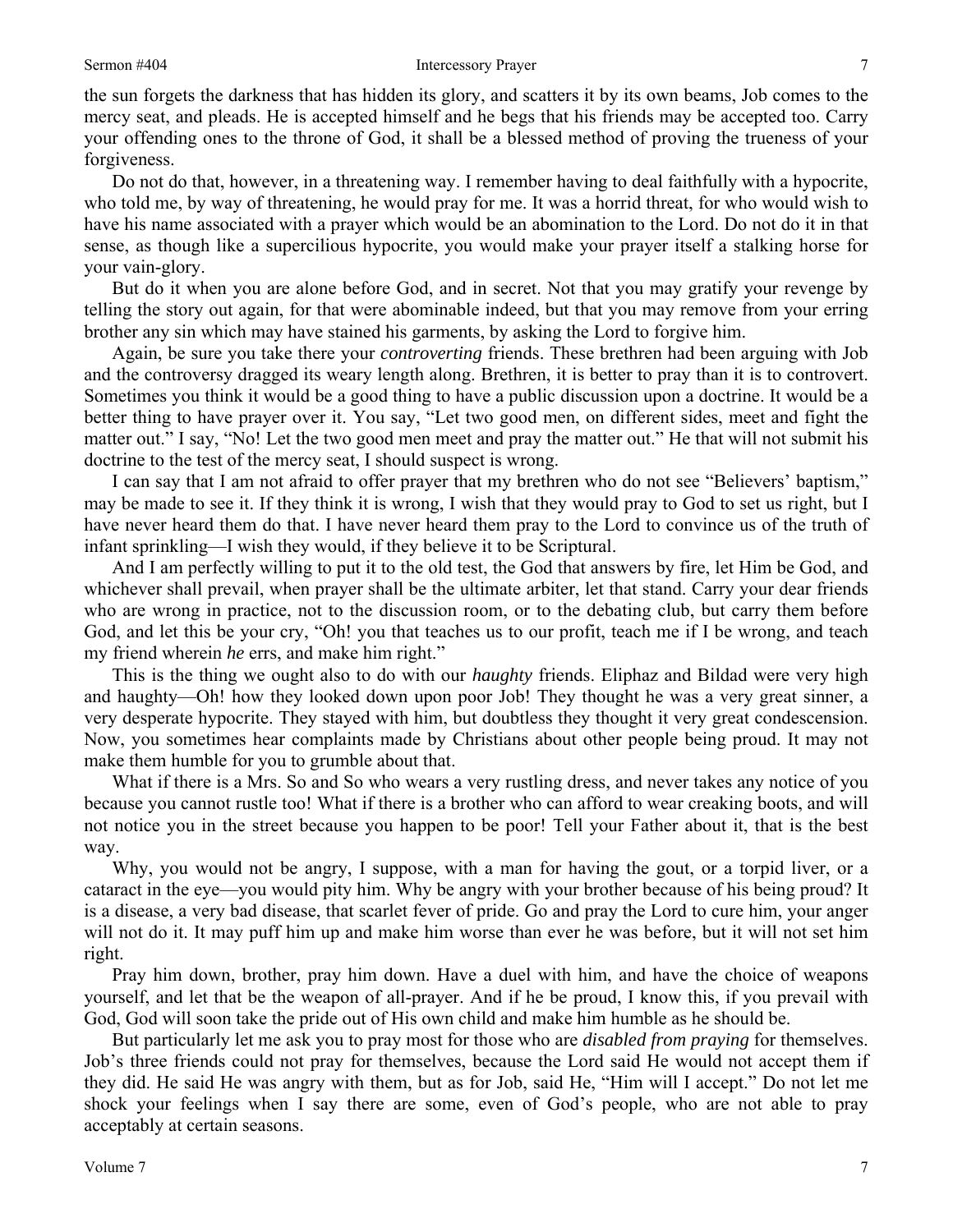When a man has just been committing sin, repentance is his first work, not prayer. He must first set matters right between God and his own soul before he may go and intercede for others. And there are many poor Christians who cannot pray—doubt has come in, sin has taken away their confidence, and they are standing outside the gate with their petitions. They dare not enter within the veil. There are many tried believers, too, that are so desponding that they cannot pray with faith and therefore they cannot prevail.

Now, my dear brethren, if you can pray, take their sins into court with you, and when you have had your own hearing, then say, "But my Lord, inasmuch as You have honored me, and made me to eat of Your bread, and drink from Your cup, hear me for Your poor people who are just now denied the light of Your countenance."

Besides, there are millions of poor sinners who are dead in sin, and they cannot pray—pray for *them.*  It is a blessed thing—that vicarious repentance and vicarious faith, which a saint may exert towards sinners.

"Lord, that sinner does not feel. Help me to feel for him because he will not feel. Lord, that sinner will not believe in Christ, he does not think that Christ can save him, but I know He can, and I will pray believingly for that sinner, and I will repent for him, and though my repentance and my faith will not avail him without his personal repentance and faith, yet it may come to pass that through me he may be brought to repentance and led to prayer."

**IV.** Now, lest I should weary you, let me come to the closing part of my discourse. And O God, lend us Your strength now, that this duty may come forcibly home to our conscience and we may at once engage in this exercise! Brethren, I have to EXHORT YOU TO PRAY FOR OTHERS.

Before I do it, I will ask you a personal question. Do you always pray for others? Guilty or not guilty, here? Do you think you have taken the case of your children, your church, your neighborhood, and the ungodly world before God as you ought to have done? If *you* have, *I* have not. For I stand here a chief culprit before the Master to make confession of the sin. And while I shall exhort you to practice what is undoubtedly a noble privilege, I shall be most of all exhorting myself.

I begin thus, by saying, brethren, how can you and I repay the debt we owe to the church unless we pray for others? How was it that you were converted? It was because somebody else prayed for you. I, in tracing back my own conversion, cannot fail to impute it, through God's Spirit, to the prayers of my mother. I believe that the Lord heard her earnest cries when I knew not that her soul was exercised about me.

There are many of you that were prayed for when you were asleep in your cradles as unconscious infants. Your mothers' liquid prayers fell hot upon your infant brows, and gave you what was a true *christening* while you were still but little ones.

There are husbands here who owe their conversion to their wives' prayers, Brothers who must acknowledge that it was a sister's pleading, Children who must confess that their Sabbath school teachers were wont to pray for them. Now, if by others' prayers you and I were brought to Christ, how can we repay this Christian kindness, but by pleading for others? He who has not a man to pray for him may write himself down a hopeless character.

During one of the revivals in America, a young man was going to see the minister, but he did not, because the minister had avoided him with considerable coldness. A remark was made to the minister upon what he had done, and he said, "Well, I did not want to see him. I knew he had only come to mock and scoff—what should I see him for, you do not know him as well as I do, or else you would have done the same."

A day or two after there was a public meeting, where the preaching of the Word was to be carried on in the hope that the revival might be continued. A young man who had been lately converted through the prayers of another young man was riding to the worship on his horse, and as he was riding along he was overtaken by our young friend whom the minister thought so godless.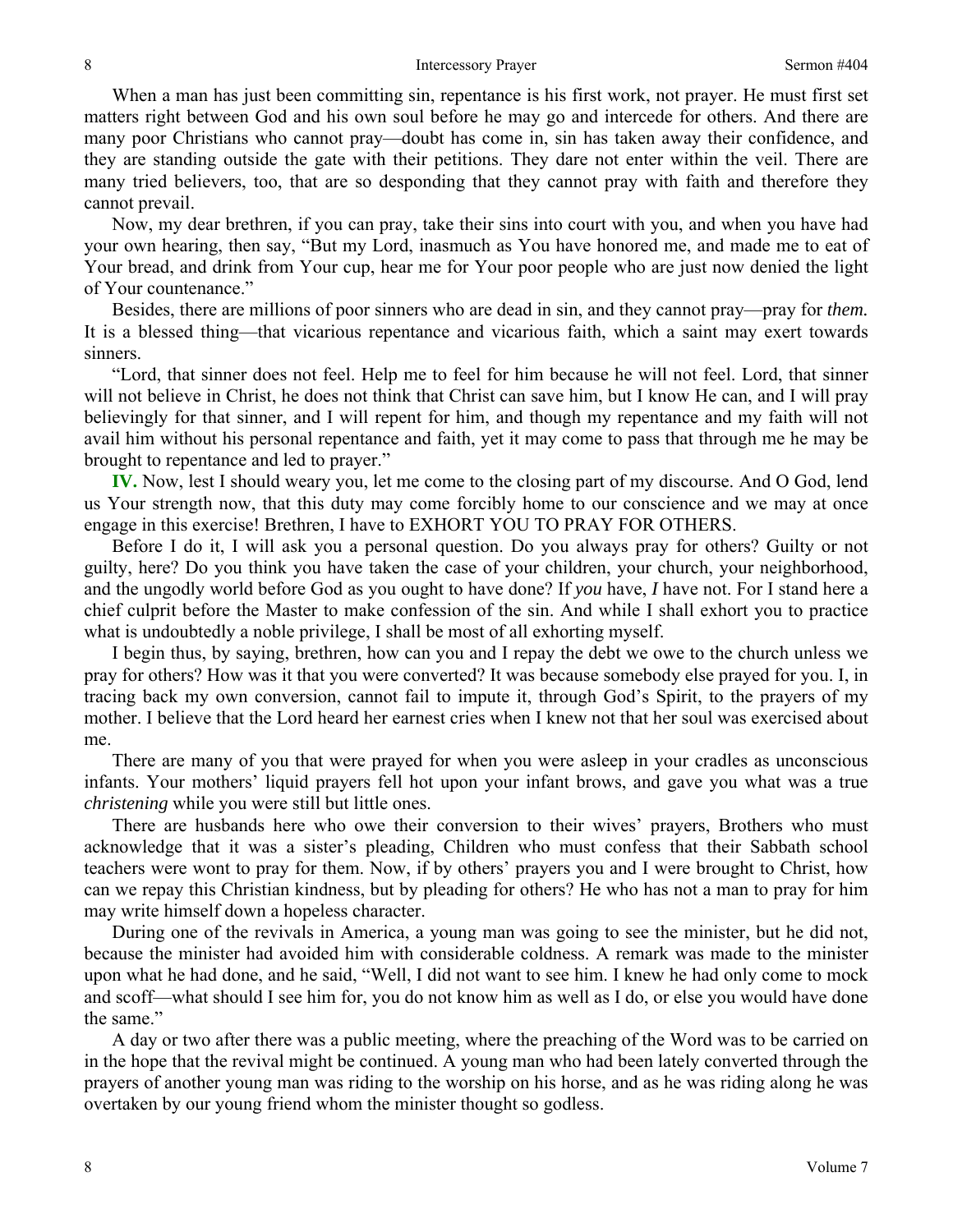He said to him, "Where are you going today, William?" "Well, I am going to the meeting, and I hear that you have been converted." "I thank God I have been brought to a knowledge of the truth," he answered. "Oh!" said the other, "I shall never be, I wish I might."

His friend was surprised to hear him whom the minister thought to be so hard say that, and he said, "But why cannot you be converted?" "Why?" said the other, "you know you were converted through the prayers of Mr. K . " "Yes, so I was." "Ah," said the other, "there is nobody to pray for me. They have all given me up long ago." "Why," said his friend, "it is very singular, but Mr. K\_, who prayed for me, has been praying for you too. We were together last night, and I heard him."

The other threw himself back in his saddle and seemed as if he would fall from his horse with surprise. "Is that true?" said he. "Yes, it is." "Then blessed be God, there is hope for me now, and if he has prayed for me, that gives me a reason why I should now pray believingly for myself." And he did so, and that meeting witnessed him confessing his faith in Christ.

Now, let no man of your acquaintance say that there is nobody to pray for him, but as you had somebody to plead for you, let poor souls of your acquaintance find in you a person to plead for them.

Then, again, permit me to say, how are you to prove your love to Christ or to His church if you refuse to pray for men? "We know that we have passed from death unto life, because we love the brethren." If we do not love the brethren, we are still dead.

I will aver no man loves the brethren who does not pray for them? What! It is the very least thing you can do, and if you do not perform the least, you certainly will fail in the greater. You do not love the brethren unless you pray for them, and then it follows you are dead in trespasses and sins.

Let me ask you again how is it that you hope to get your own prayers answered if you never plead for others? Will not the Lord say, "Selfish wretch, you are always knocking at My door, but it is always to cry for your own welfare and never for another's. Inasmuch as you have never asked for a blessing for one of the least of these My brethren, neither will I give a blessing to you. You love not the saints, you love not your fellow men, how can you love Me whom you have not seen, and how shall I love you and give you the blessing which you ask at My hands?"

Brethren, again I say I would earnestly exhort you to intercede for others, for how can you be Christians if you do not? Christians are priests, but how priests if they offer no sacrifice? Christians are lights, but how can they be lights unless they shine for others? Christians are sent into the world, even as Christ was sent into the world, but how sent unless they are sent to pray?

Christians are meant not only to be blessed themselves, but in them shall all the nations of the earth be blessed, but how if you refuse to pray? Give up your profession, cast down, I pray you, the ephod of a priest if you will not burn the incense. Renounce your Christianity if you will not carry it out, make not a mock and sport of solemn things. And you will do so if you still refuse selfishly to give to your friends a part and a lot in your supplication before the throne.

O brethren, let us unite with one heart and with one soul to plead with God for this neighborhood! Let us carry "London" written on our breasts just as the high priest of old carried the names of the tribes. Mothers, bear your children before God! Fathers, carry your sons and your daughters! Men and brethren, let us take a wicked world and the dark places thereof which are full of the habitations of cruelty! Let us cry aloud and keep no silence, and give to the Lord no rest till He establish and make His church a praise in the earth.

Wake, you watchmen upon Zion's walls and renew your shouts! Wake, you favorites of heaven and renew your prayers! The cloud hangs above you, it is yours to draw down its sacred floods in genial showers by earnest prayers. God has put high up in the mountains of His promise springs of love, it is yours to bring them down by the divine channel of your intense supplications.

Do it, I pray you, lest inasmuch as you have shut your bowels of compassion and have refused to plead with God for the conversion of others, He should say in His wrath, "These are not My children. They have not My spirit. They are not partakers of My love, neither shall they enter into My rest." Why,